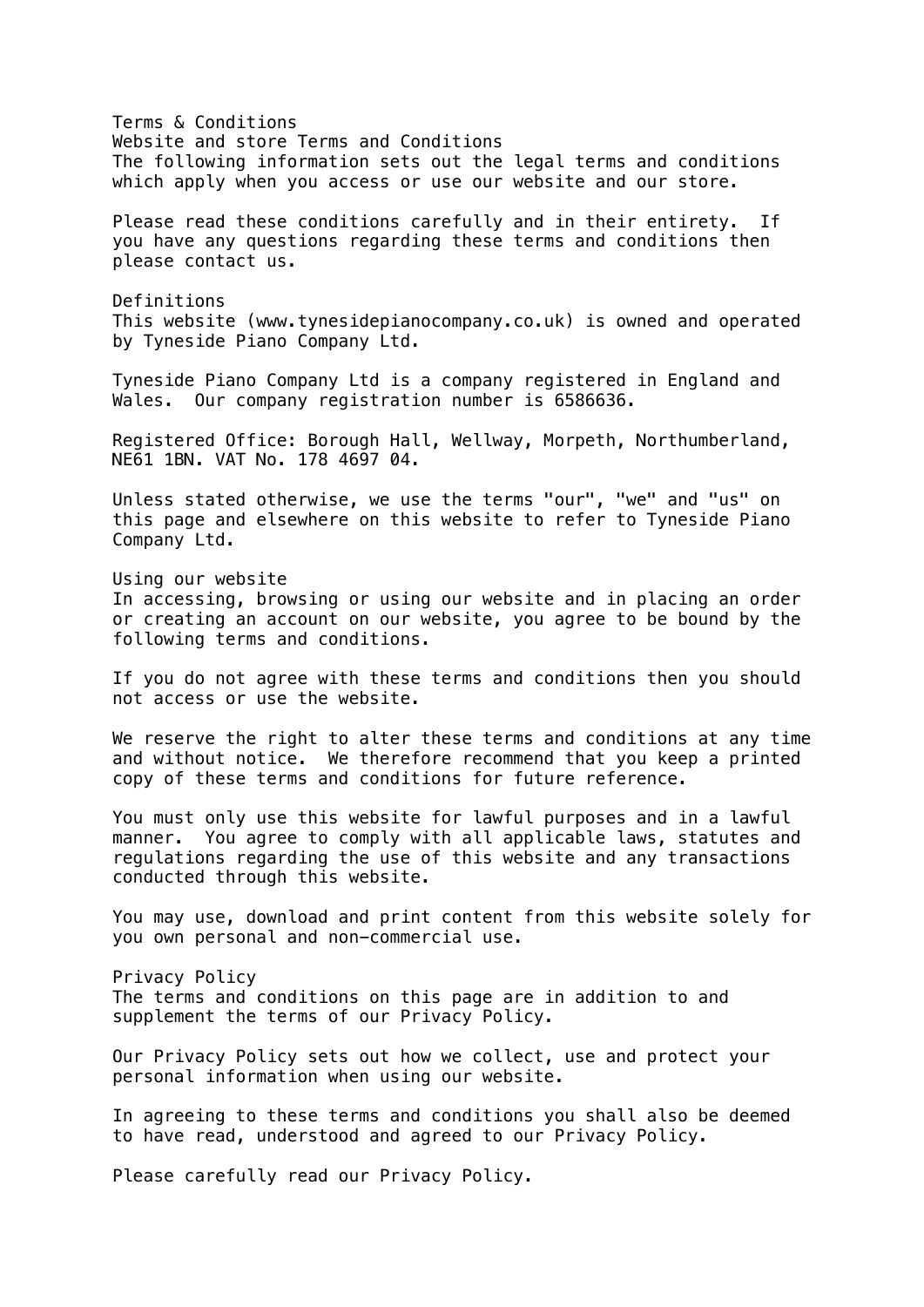## External Website Links

We may place links on this website to information on external websites which we feel may add value to our visitors. We do not operate these websites and cannot control their content or availability.

If you choose to follow any such links then you should inspect the terms and conditions of use and privacy policy of the linked website and only proceed if you agree with those conditions.

Tyneside Piano Company Ltd cannot accept any liability for the use of these websites.

## Law

Any matter arising from your use of this website, including any contract entered between you and us through this website, shall be governed by English law and subject to the exclusive jurisdiction of the courts of England and Wales.

All contracts shall be conducted in English.

Accessing this website from outside the UK This website is intended solely to promote Tyneside Piano Company Ltd products and services in the United Kingdom.

Intellectual property and ownership of rights You agree that all copyright, trademarks, content and all other intellectual property rights, in and to this website shall remain at all times vested in us or our licensors.

General Terms and Conditions of Sale These general terms and conditions of sale apply to any order for goods that you place through our website, www.tynesidepianocompany.co.uk. You must read these general terms and conditions of sale carefully. By placing an order through our website, you confirm that you have read, understood and agree to these general terms and conditions of sale in their entirety.

If you do not agree to these general terms and conditions of sale in their entirety, then you must not order any product or service through our website.

Website Terms and Conditions When you use our website to order a product or service, our website terms and conditions (stated above) will apply to your use of the website in addition to these general terms and conditions of sale.

By placing an order on our website, you will be deemed also to have read, understood and agree to our website terms and conditions and our privacy policy.

Description of Products and Services We make every effort to ensure that the description, image(s), price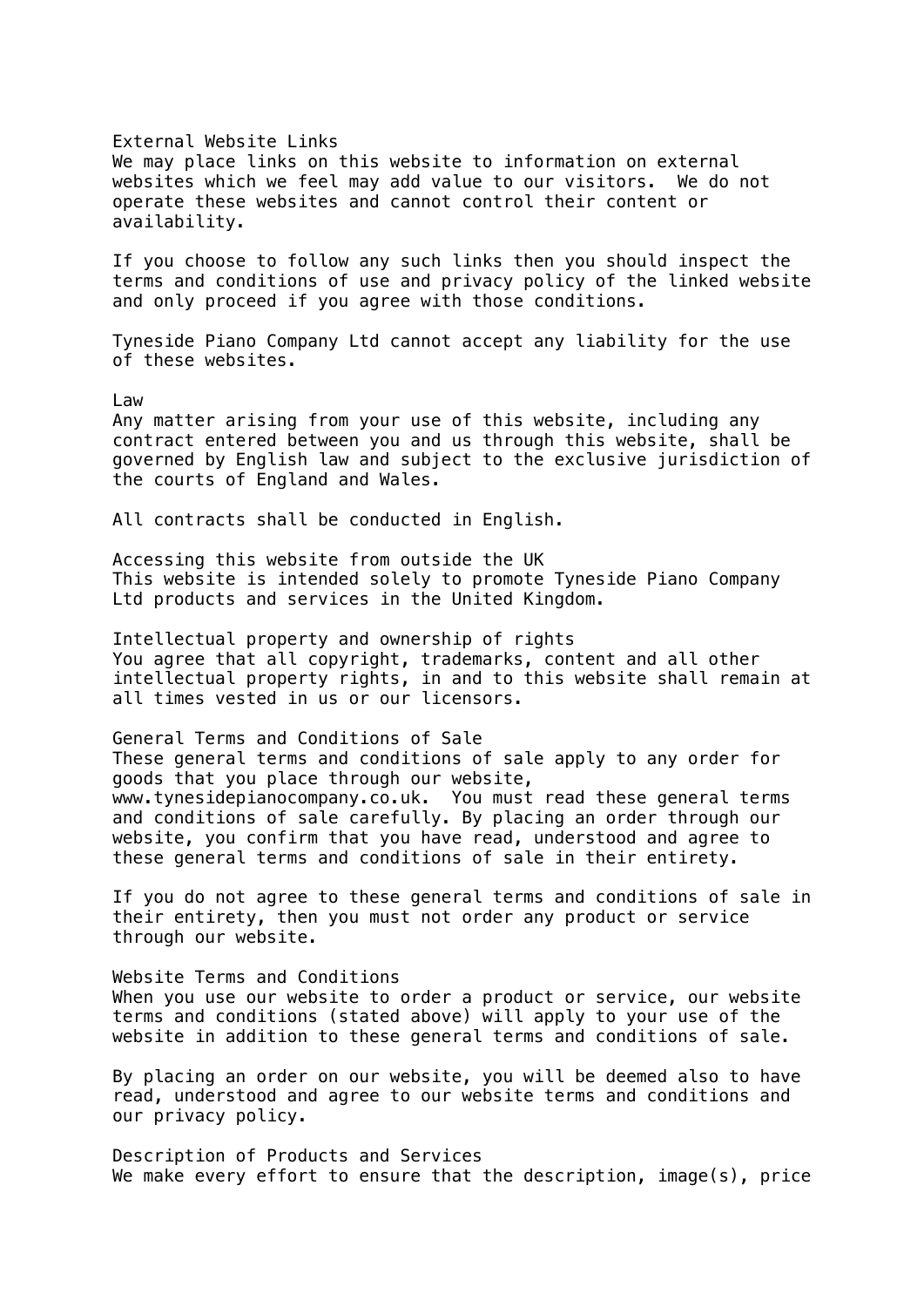and availability of the products and services displayed on our website are accurate and up-to-date. However, when placing an order on our website, the following points should be noted: Your order will not be accepted if we discover any material errors in the description or price of the products or services as displayed on the website. Manufacturers and suppliers of the products we advertise reserve the right to alter the design and specification of products without notice. Prices displayed are in Pounds Sterling and are inclusive of UK VAT, at the prevailing rate, where applicable, unless specifically stated otherwise. Any weights, dimensions and capacities shown on our website are approximate only. Any technical specifications shown on our website are intended purely as approximate indications. Whilst we try to accurately display the colour of a product, the colour you see can vary on different monitors and devices. Opinions expressed in the description of products and services should be understood as the personal view of the author, based on their personal experience of the example(s) of the product they have examined and their perception of the merits of that product. Availability All orders are subject to the availability of the product or service. Whilst we may provide an indication of the availability of products on our website, the following points should be noted: The availability of products shown on our website is intended solely as an indication, and we make no guarantee of the current availability based on the information shown on our website. Available stock showing on our website at a particular location may include items which are on display. Please see below for advice on display items. Items showing as in stock may include items available from, or in transit from, our suppliers, and may therefore take a few days to reach our store. As we sell our products through a number of channels, including our physical stores and online marketplaces, it can take some time for the availability of an item sold elsewhere to be updated to our website. If you intend making a special trip to our store to view a particular instrument which our website suggests is in stock in our store, we recommend contacting us first to avoid disappointment. On-Display, Ex-Display and Clearance Items As the majority of our stock is held at our physical store, items advertised for sale on our website may be on display in our store. If that is the case, the item will be thoroughly checked for defects before dispatch and we will ensure that it comes complete with any included accessories. Items specifically marked as "ex-display" may have some minor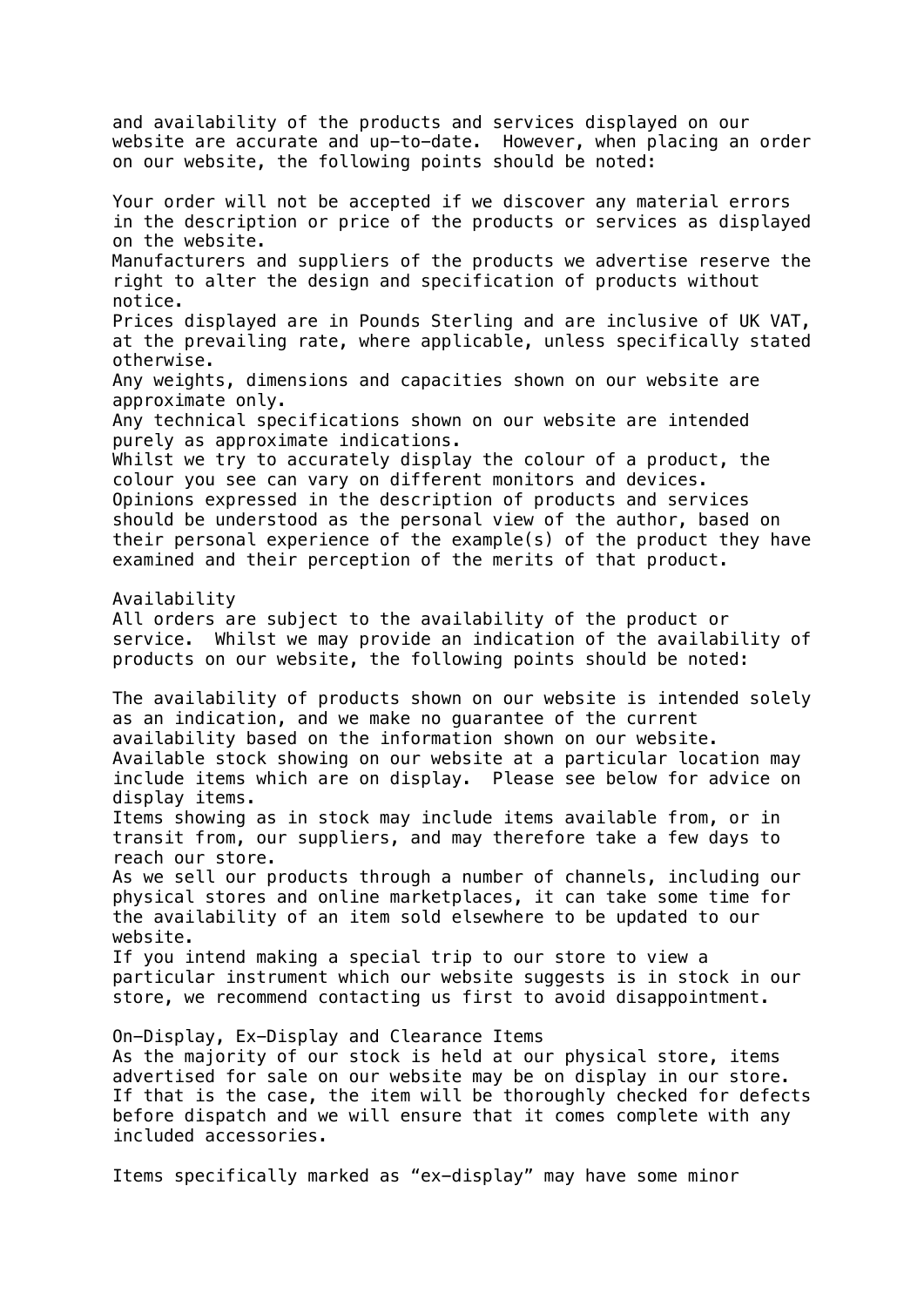cosmetic marks but will be thoroughly checked before dispatch.

Clearance items may include one-off, end-of-line products and may also be ex-display.

Acceptance of Your Order Please note that completion of the online checkout process and receipt of an order confirmation email does not constitute our acceptance of your order, and no contract of sale is completed at this stage.

Order acceptance and the completion of the contract between you and us will take place on the dispatch to you of the products ordered.

Under the Consumer Contracts (Information, Cancellation and Additional Charges) Regulations of 2013, placing an order on this website places you (the consumer) under an obligation to pay, at the point at which you complete the order confirmation page.

All card payments are subject to authorisation by your card issuer and we take payment when you complete the online order process.

Please note that our card processing system employs a fraud prevention tool and it is possible for your payment to be rejected after completion of the online order process.

If, for any reason, your payment is not received and you already have the goods, then you must pay for the goods or return them in the same condition as we sent them, at your expense. If you do not do this within 30 days of the date on which we cancel your order, we may collect or arrange for collection of the goods at your expense.

We reserve the right to charge you for any and all damage to any products that are the subject of an unpaid order.

Reasons We May Not Accept Your Order Examples of reasons why we may not be able to accept your order include if:

We become aware of any problem with the processing and receipt of your payment. We are unable to supply the products or services ordered. We identify an error in the price charged or description of a product or service. If we are unable to accept your order then we will make all reasonable attempts to contact you by the email or telephone number you gave on your order. We will advise you of the reason we are unable to complete your order, as far as we deem necessary, and either discuss the options available or cancel your order and refund your payment, as appropriate.

## Delivery Information

Internet delivery charges are for UK customers only and we currently only take online orders from and ship to areas in mainland UK.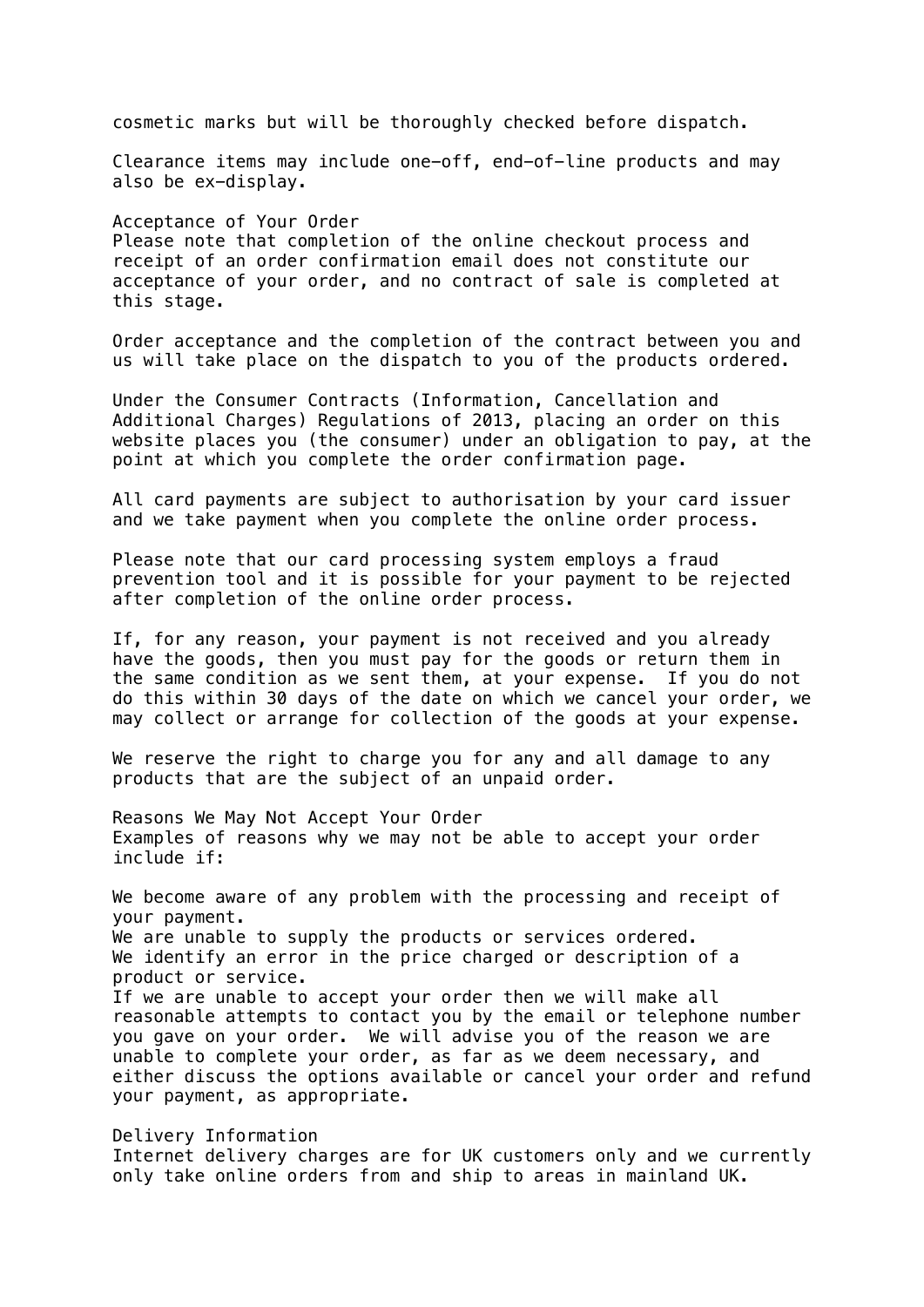Delivery on our pianos can vary and depends on the piano purchased and the delivery destination, we will notify you of an estimated delivery timescale after purchase or alternatively you can contact us for delivery information before purchasing.

Delivery charges and timescales stated on product pages are intended solely as an indication. Delivery charges are set according to your postal address and are automatically calculated in the shopping cart.

Delivery outside of our free delivery postcode areas or deliveries including stairs will be undertaken by a reputable piano transport company, in these cases the delivery timescale is at their discretion and you will be contacted by them to arrange a suitable date and time.

Goods must be checked and signed for on delivery and any damage noted.

You must inform us within two working days if the goods have been damaged in transit so that we can make a prompt claim against the delivery company and correct the problem. Please quote your name and address in all correspondence.

You agree that proof of delivery supplied by our delivery company is sufficient evidence to establish that goods have been received.

Free Delivery

We will sometimes offer free delivery on specific items purchased through our online store, for which specific conditions will apply. These offers will be exclusive to orders placed on our website and will not apply to, or effect, in-store purchases or in-store collections.

Returns, Refunds and Cancellation (Online Orders) These policies apply to orders placed on our website. To see our returns policy for in-store purchases, see below.

Your Cancellation Rights

The Consumer Contracts (Information, Cancellation and Additional Charges) Regulations 2013 give UK and EU consumers the legal right to cancel an online order within fourteen working days following receipt of the goods or commencement of a service.

Therefore, if you simply change your mind and would like to cancel an order before it has been shipped to you, then please either telephone our store on 01670 815313 or email us at info@tynesidepianocompany.co.uk and we will cancel the order and refund any sums of money that have been paid by you.

If the goods have already been despatched, then you still have the legal right to cancel the order within fourteen days, by informing us in writing with a clear statement. This statement can be posted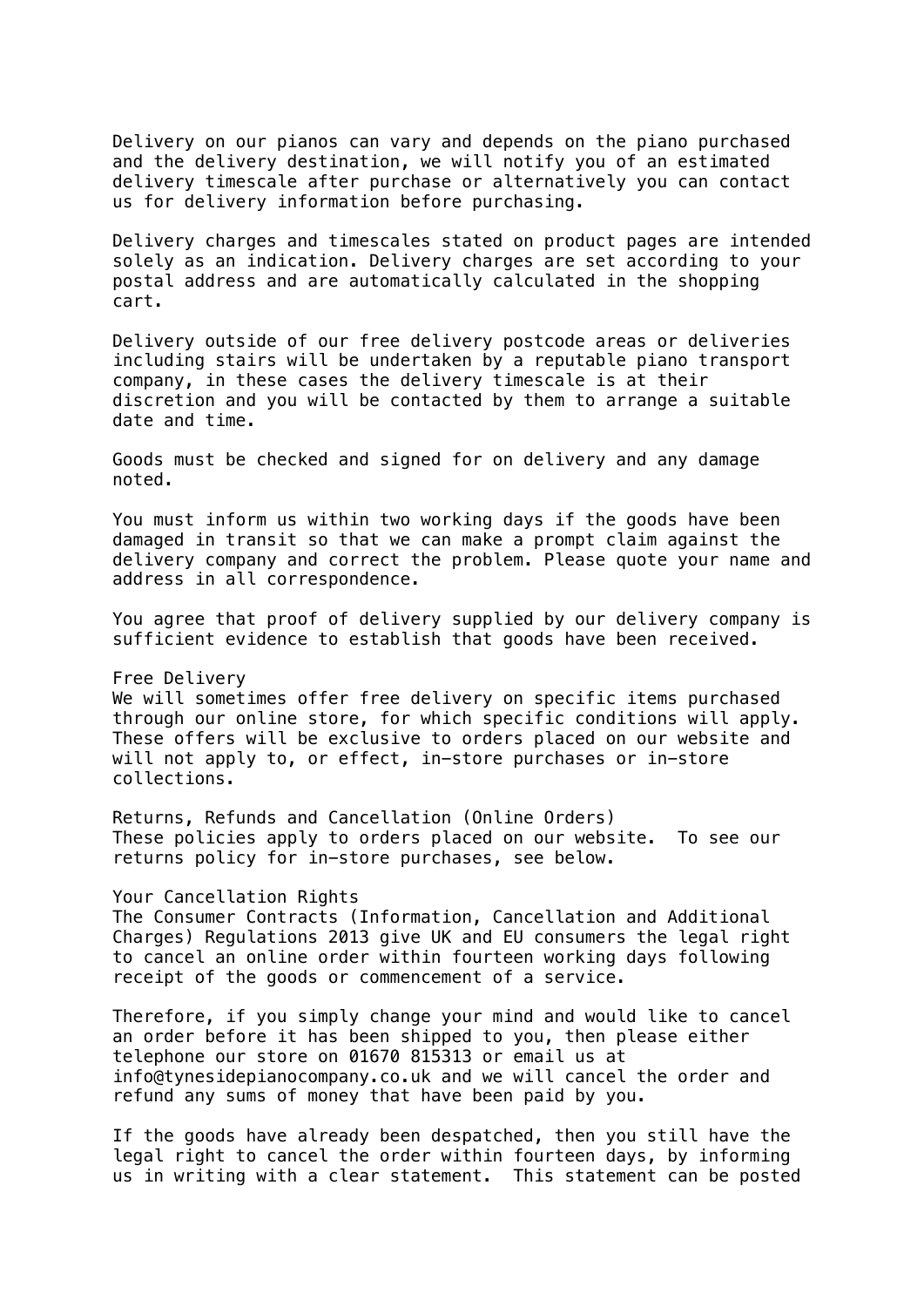or emailed to us but must be received within the fourteen days.

Please note that, if cancelling an order, you are liable for the costs of returning the item to us and will need to return them as soon as possible, and certainly within fourteen days of informing us of your wish to cancel the order.

We will issue a refund once we have received and inspected the goods and are happy that they have been returned in "as new" condition, complete with any included accessories and handbooks etc.

Please note that there are some products which we are unable to cancel, refund or exchange. These include products which have been personalised, customised or made to order for you.

Faulty Goods Our pianos are covered by a five year guarantee, this covers any issues that are not related to general wear and tear. If you become aware of a fault, you should contact our store immediately either via email or telephone.

If the item develops a fault during its guarantee period, you should contact our store and we will endeavour to resolve the problem quickly and efficiently, either by repairing the item in-situ or instore or by sending it back to the manufacturer for repair.

Partial Refunds We can offer a partial refund if the goods you return to us are used or appear to be no longer in good condition or the same condition as when they left the shop.

You are liable for any diminished value of the goods. In order to establish the nature, characteristics, and functioning of the goods, the consumer should only handle and inspect them in the same manner as they would be allowed to do in a shop.

Sending Goods Back to us If you want to send the goods back to us, then you should obtain authorisation from our store that the goods are being returned to.

If the items are being sent to us due to a fault, please also enclose a precise description of the fault that has developed, so that we have the best chance of repairing the fault.

If goods are being exchanged or refunded, then please ensure that all accessories and manuals are included when returning any item, otherwise a charge may have to be made.

Goods must be returned to us using a reputable piano transportation company. Tyneside Piano Company Ltd cannot accept any liability for goods arriving damaged.

Returns Address